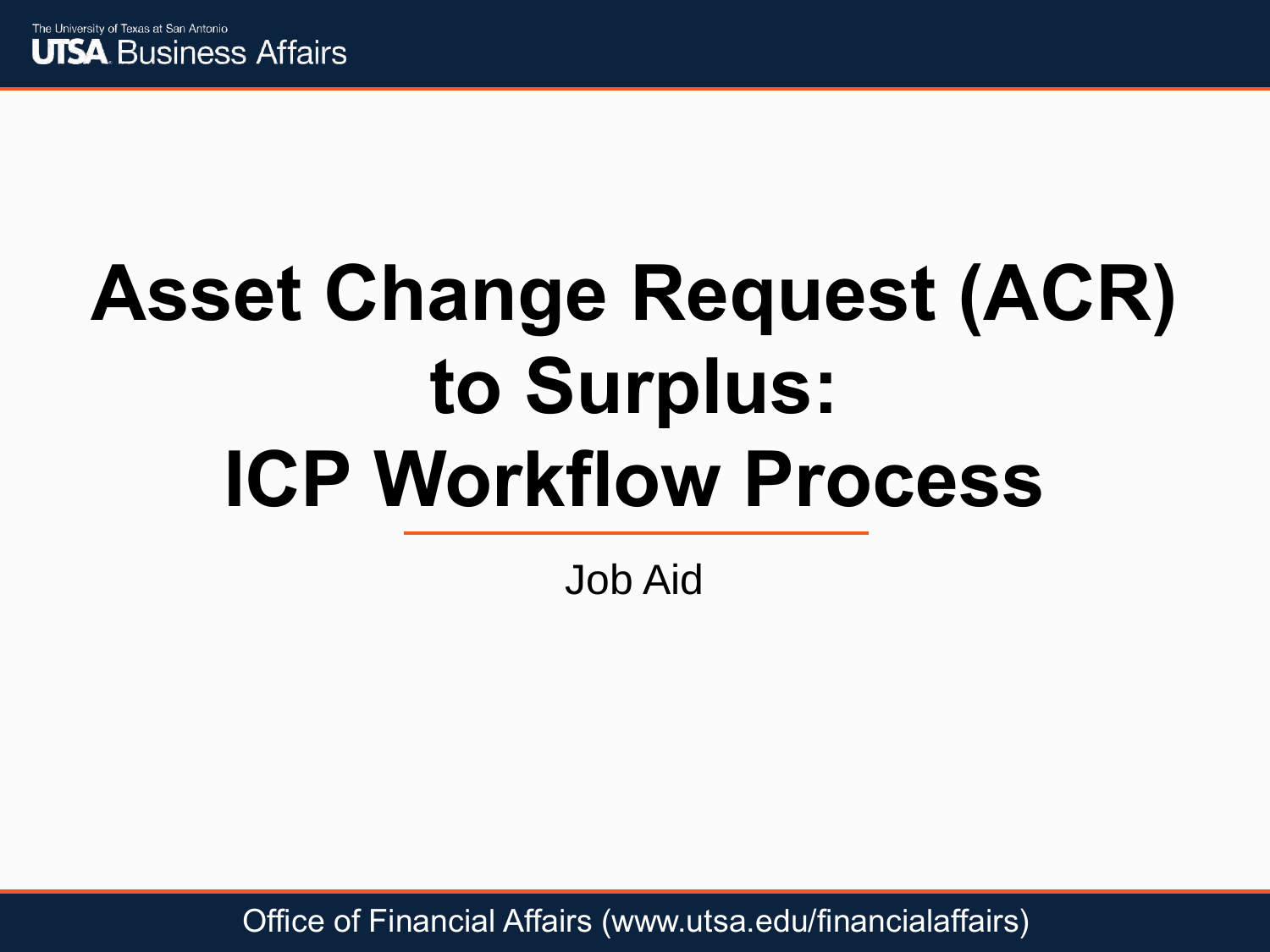## **Processing an ACR to Surplus**

Select the **Asset Mgmt & Cap. Expenditures (AM) Module** to access the "Asset UT Customizations" tile.

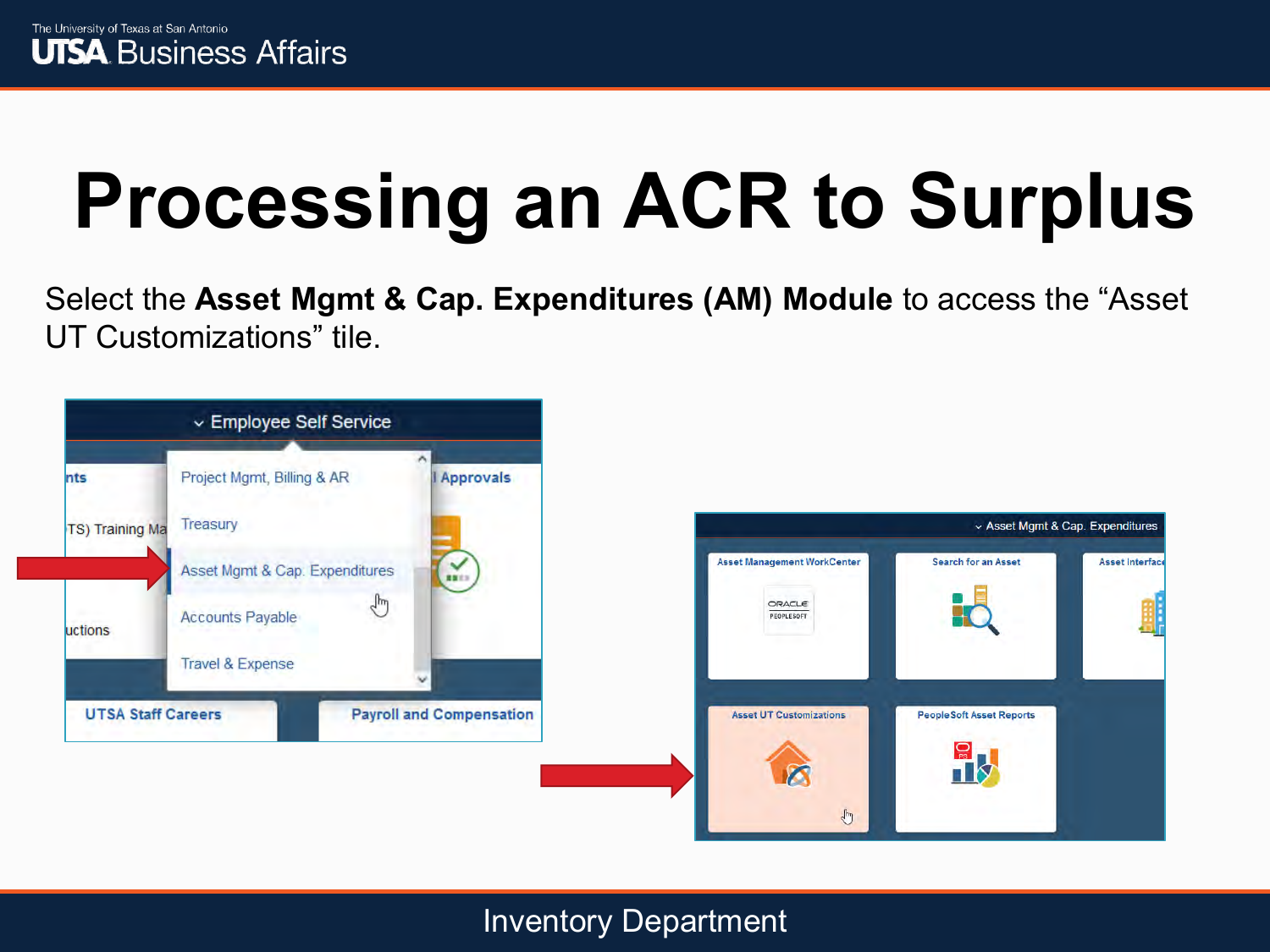

Click on "Add a New Value" tab.

| Asset Mgmt & Cap. Expenditures | <b>Asset UT Customizations</b>                                                                                                                                                                                                                                                                                                                                                                                                                                 |
|--------------------------------|----------------------------------------------------------------------------------------------------------------------------------------------------------------------------------------------------------------------------------------------------------------------------------------------------------------------------------------------------------------------------------------------------------------------------------------------------------------|
| Asset Change Request           | <b>Asset Change Request</b>                                                                                                                                                                                                                                                                                                                                                                                                                                    |
| <b>Reporting Tool</b>          | Enter any information you have and click Search. Leave fields blank for a list of all values.<br>$\checkmark$<br><b>Find an Existing Value</b>                                                                                                                                                                                                                                                                                                                 |
|                                | Add a New Value<br>Search Criteria<br>Transaction ID begins with $\sim$<br>Business Unit begins with $\vee$<br>Asset Identification begins with $\vee$<br>Tag Number begins with $\sim$<br>Q<br>Approval Status $=$<br>$\checkmark$<br>$\checkmark$<br>Department begins with $\sqrt{ }$<br>$\mathbf Q$<br>$\text{Activity Type}$ =<br>v<br>v<br>Basic Search <sup>2</sup> Save Search Criteria<br>Clear<br>Search<br>Find an Existing Value   Add a New Value |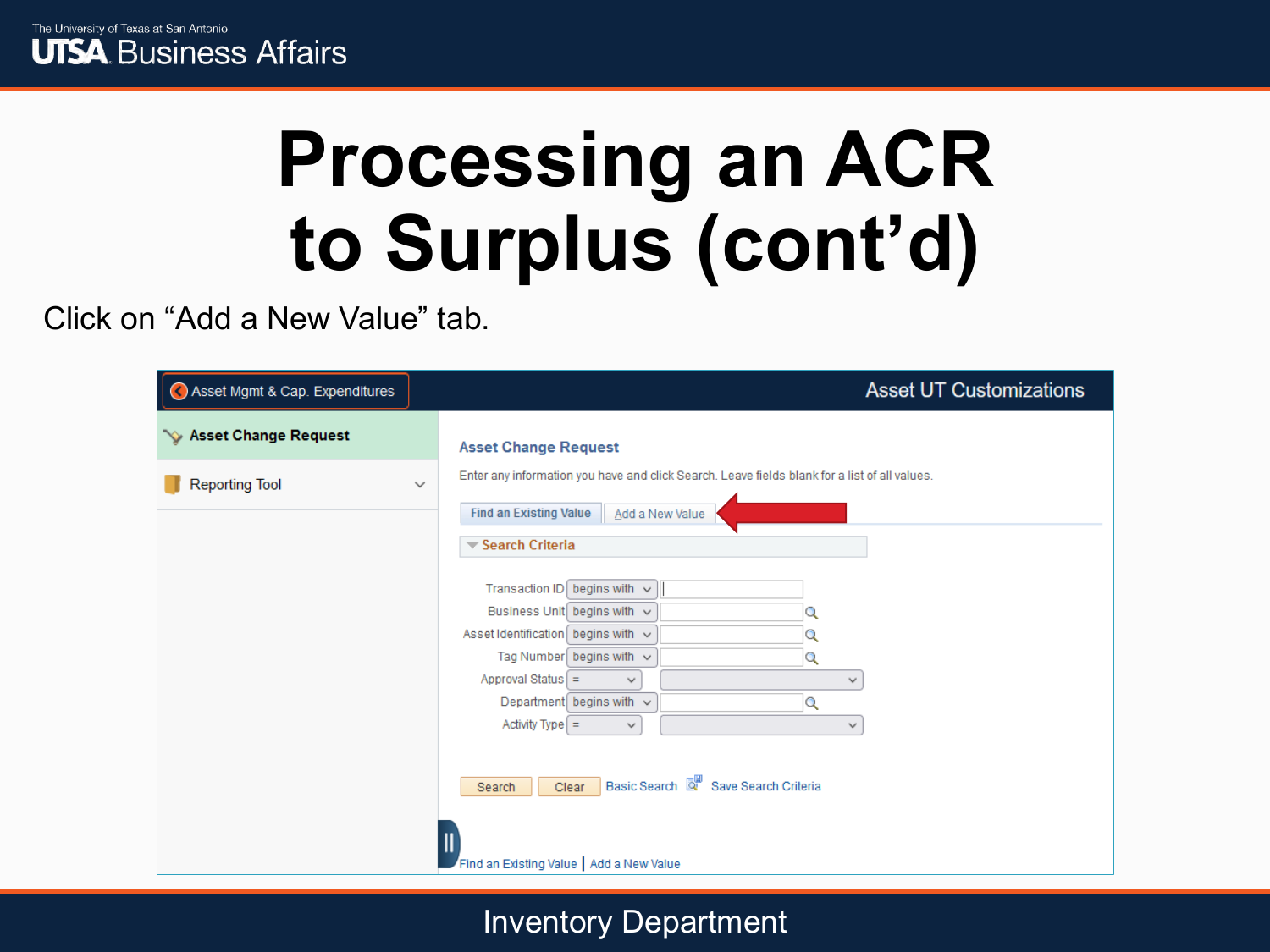- 1. Enter the following:
	- Business unit code: **UTSA1**
	- Tag number of the asset to be transferred to Surplus
- 2. Click "Add"

Note: The "Transaction ID" and "Asset Identification" populate with default values.

| <b>Asset Change Request</b>                             |  |
|---------------------------------------------------------|--|
| <b>Add a New Value</b><br><b>Find an Existing Value</b> |  |
|                                                         |  |
| <b>Transaction ID NEXT</b>                              |  |
| Business Unit UTSA1                                     |  |
| Asset Identification 0000000000018 $\times$ Q           |  |
| Tag Number 166686                                       |  |
|                                                         |  |
| Add                                                     |  |
|                                                         |  |
|                                                         |  |
|                                                         |  |
| Find an Existing Value   Add a New Value                |  |
|                                                         |  |
|                                                         |  |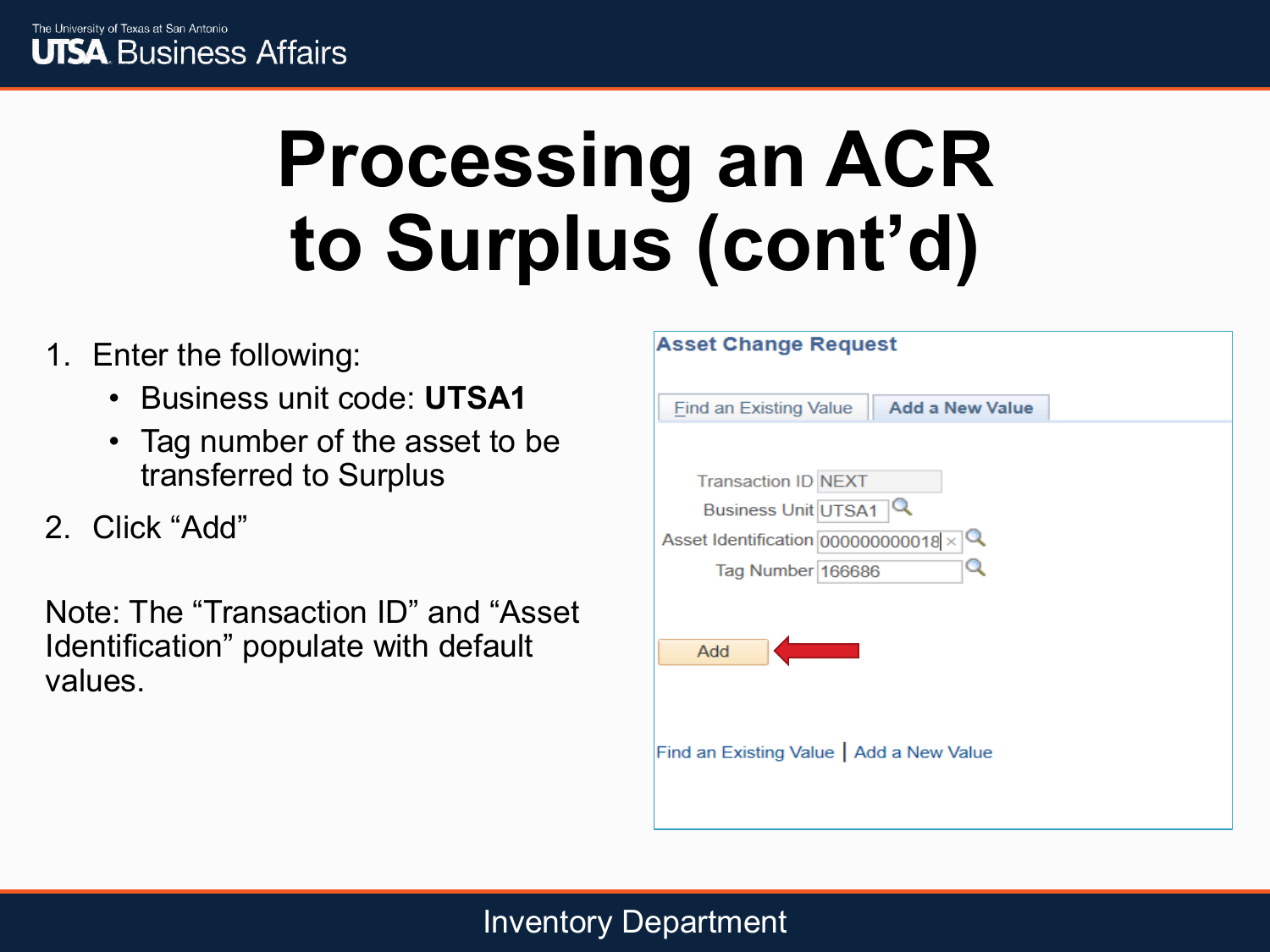#### 3. Review the **Asset Details**:

- Current asset details will display
- Verify you are transferring the correct asset to Surplus

Only ICPs who have access to the **PeopleSoft AM Module** can submit asset change requests. The ICP is listed as the "requester."

| <b>Asset Details</b>          |                                                         |                              |                          |        |
|-------------------------------|---------------------------------------------------------|------------------------------|--------------------------|--------|
| Transaction ID: NEXT          |                                                         |                              | Approval Status: Initial |        |
| Business Unit: UTSA1          |                                                         | Principle Investigator:      |                          |        |
|                               | Asset ID: 000000000018<br>DATA PROJECTOR: PANASONIC 350 |                              |                          |        |
| Asset Tag Number: 166686      |                                                         |                              | <b>Building</b>          | Sector |
| Location: A21118              | Athl Temp Offc Bld 1.118                                | AT2                          |                          | 1 118  |
| Location Eff Date: 05/12/2020 |                                                         | Project ID:                  |                          |        |
|                               | Department: AIT006 OIT LEARNING TECHNOLOGIES            | Profile ID: 218CTL41         |                          |        |
| Current Custodian: 6001       | <b>Company considers more</b>                           | Serial ID: SC4136048         |                          |        |
| Cust Eff Date: 05/12/2020     |                                                         | Acquisition Date: 06/11/2014 |                          |        |
|                               | Asset Class: 218 Data Projectors                        |                              |                          |        |
| Requester:                    |                                                         |                              |                          |        |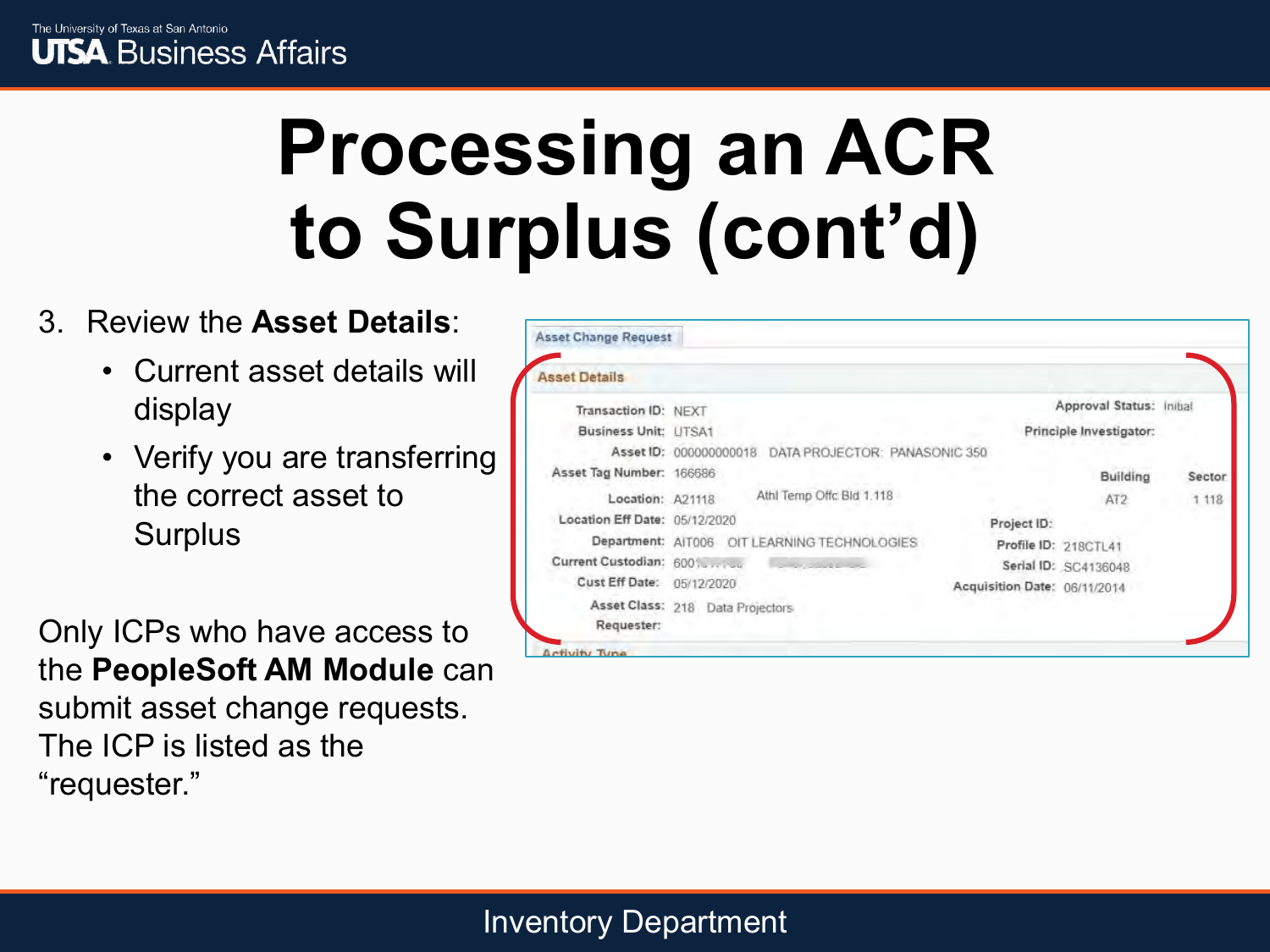**Commission Commission** 

4. In the **Activity Type**  section, select "Asset Transfer to Surplus."

| Transaction ID: NEXT          |                                                     |                                             | Approval Status: Initial |        |  |
|-------------------------------|-----------------------------------------------------|---------------------------------------------|--------------------------|--------|--|
| <b>Business Unit: UTSA1</b>   |                                                     |                                             | Principle Investigator:  |        |  |
|                               | Asset ID: 00000000018 DATA PROJECTOR: PANASONIC 350 |                                             |                          |        |  |
| Asset Tag Number: 166686      |                                                     |                                             | <b>Building</b>          | Sector |  |
| Location: A21118              | Athl Temp Offc Bld 1.118                            |                                             | AT <sub>2</sub>          | 1 118  |  |
| Location Eff Date: 05/12/2020 |                                                     | Project ID:                                 |                          |        |  |
|                               | Department: AIT006 OIT LEARNING TECHNOLOGIES        |                                             | Profile ID: 218CTL41     |        |  |
| Current Custodian: 6001.      | <b><i>Company of the Company</i></b>                |                                             | Serial ID: SC4136048     |        |  |
| Cust Eff Date: 05/12/2020     |                                                     | Acquisitio Date: 06/11/2014                 |                          |        |  |
| Requester:                    | Asset Class: 218 Data Projectors                    |                                             |                          |        |  |
| <b>Activity Type</b>          |                                                     |                                             |                          |        |  |
| Asset Transfer                | Asset Removal                                       | ○ Asset Return ● Asset Transfer to Surplus  |                          |        |  |
|                               | H<br><b>Sanitization Date:</b><br>Ŵ.                | <b>Asset Condition:</b><br>Hazardous Asset: |                          |        |  |
| <b>Sanitization Method:</b>   |                                                     |                                             | Building                 | Sector |  |
|                               | 同<br>Date of Surplus:                               |                                             |                          |        |  |
|                               | Q<br>New Location:                                  |                                             |                          |        |  |
| <b>Surplus Department ID</b>  |                                                     |                                             |                          |        |  |
| Comments                      |                                                     |                                             |                          |        |  |
|                               |                                                     |                                             |                          |        |  |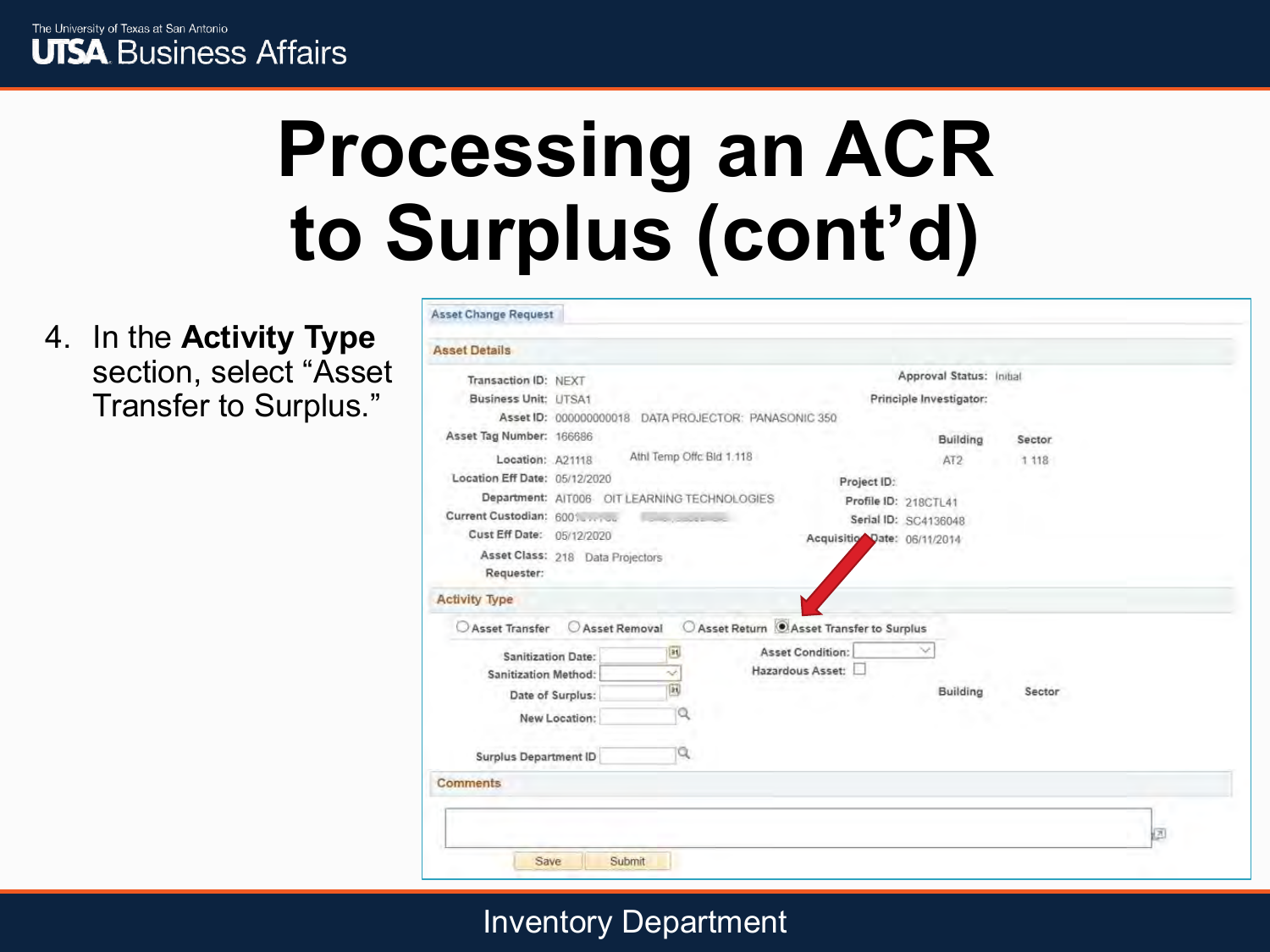#### 5. Enter the asset transfer information:

- **Sanitization Date:** Select today's date
- **Sanitation Method:** Select an option from the drop-down menu
- **Date of Surplus:** Select today's date
- **Asset Condition:** Select an option from the drop-down menu
- **Hazardous Asset:** Select if applicable
- **New Location: Auto-populates with CASURPLUS**
- **Surplus Department ID:** Autopopulates with **BFA016**

| <b>Asset Transfer</b>              | Asset Removal           | ○ Asset Return ● Asset Transfer to Surplus |          |                |
|------------------------------------|-------------------------|--------------------------------------------|----------|----------------|
| Sanitization Date: 05/13/2020      |                         | Asset Condition:                           |          |                |
| Sanitization Method: Dismantled/ V |                         | Hazardous Asset:                           |          |                |
| Date of Surplus: 05/13/2020        |                         |                                            | Building | Sector         |
|                                    | New Location: CASURPLUS | CARSURPLUS WAREHOUSE                       | CAR      | <b>SURPLUS</b> |
| Surplus Department ID BFA016       |                         | SURPLUS SALES AND SERVICE                  |          |                |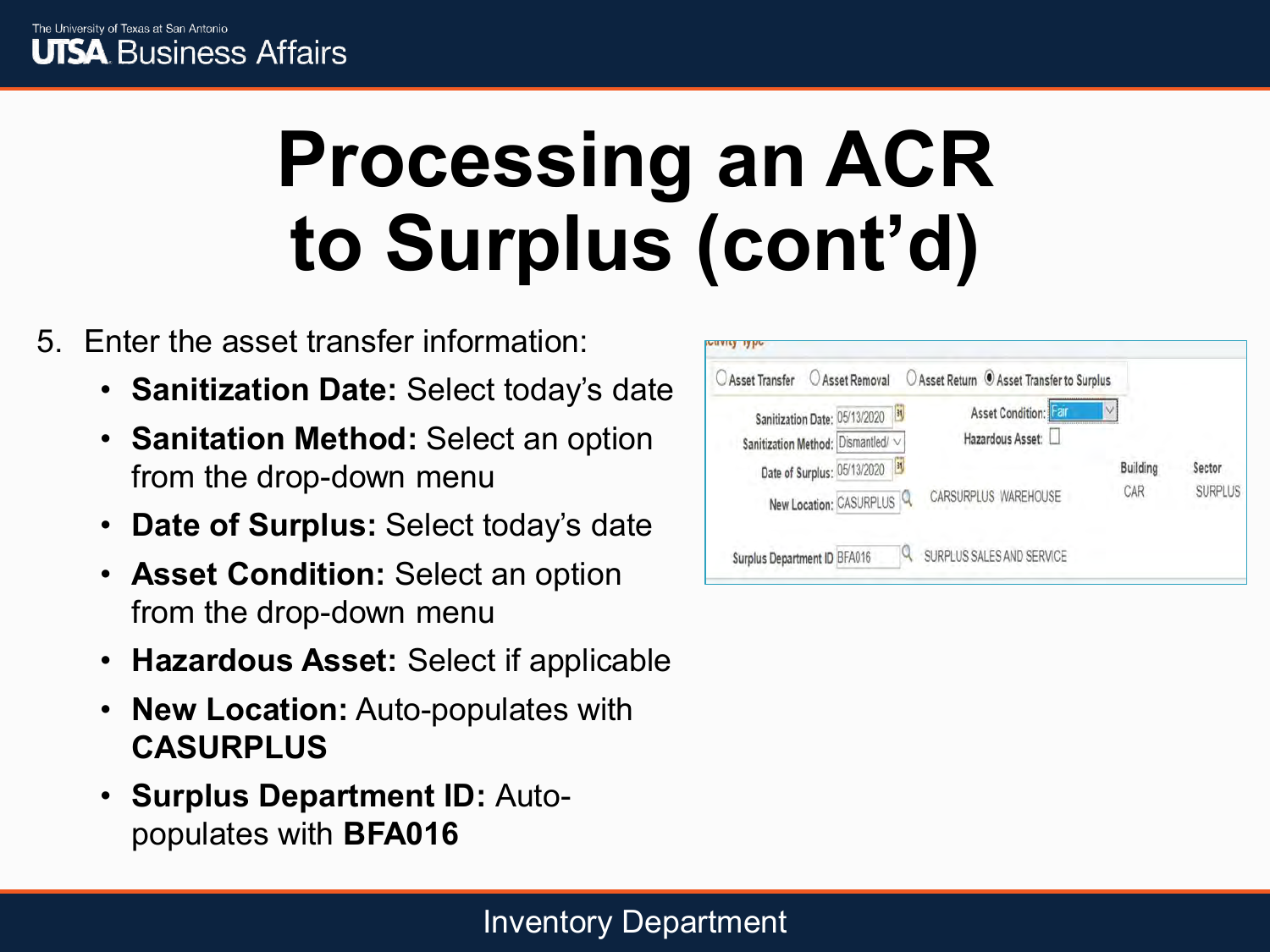

6. Verify all content

| Sanitization Date: 05/13/2020        | 31                   | <b>Asset Condition:</b> Pall |                |        |
|--------------------------------------|----------------------|------------------------------|----------------|--------|
| Sanitization Method: Dismantled/ V   |                      | Hazardous Asset:             |                |        |
| Date of Surplus: 05/13/2020          | Bt,                  |                              | Building       | Sector |
| New Location: CASURPLUS <sup>Q</sup> | CARSURPLUS WAREHOUSE | CAR                          | <b>SURPLUS</b> |        |
| Surplus Department ID BFA016         |                      | SURPLUS SALES AND SERVICE    |                |        |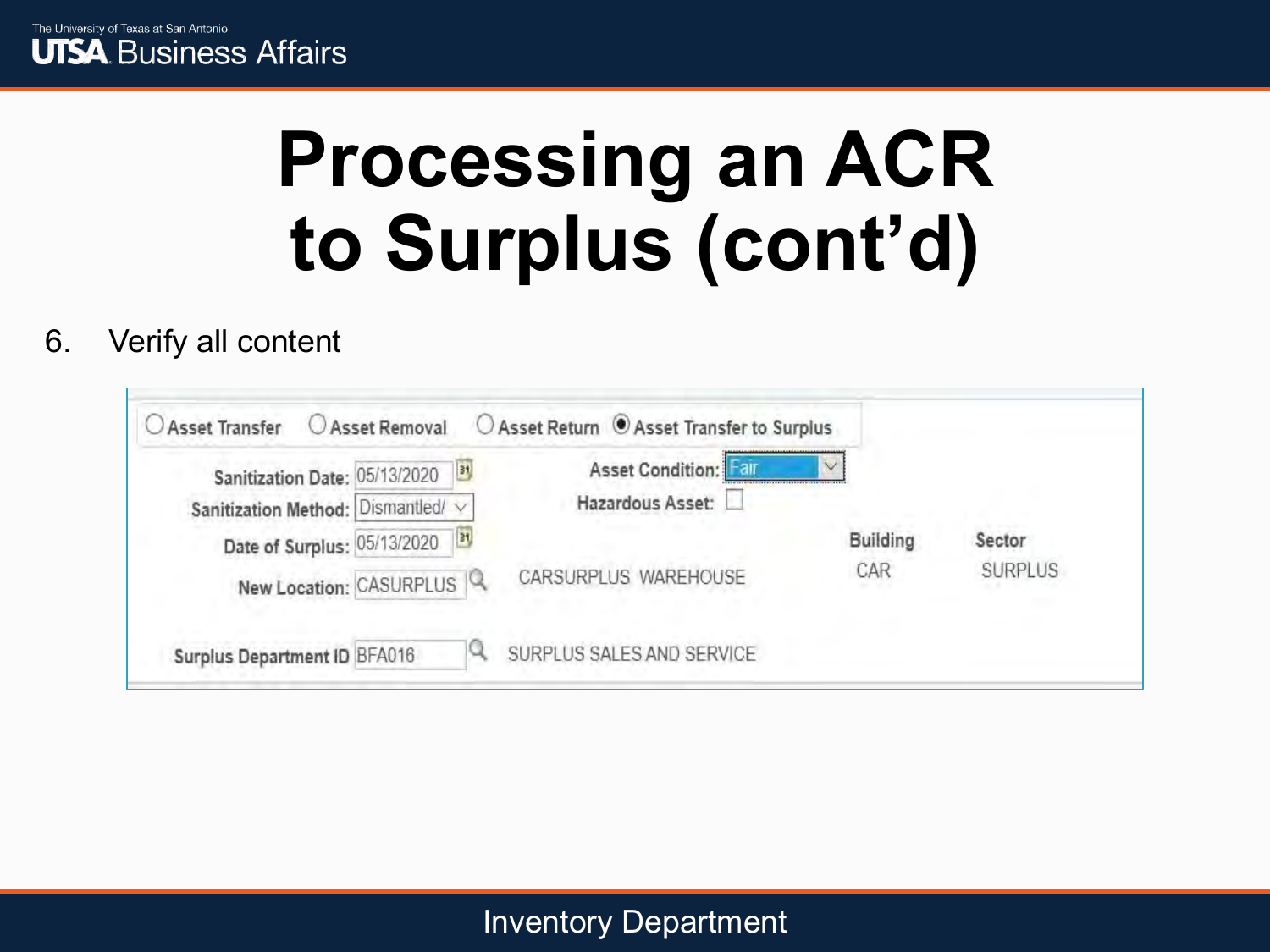- 7. Add comments:
	- Add contact person's name and phone number
	- Surplus will schedule a pickup
- 8. Click "Save" or "Submit"
	- Save: Holds the transfer in an initial (incomplete) status
	- Submit: Routes the transfer request to the first approver

| John Doe 210-458-4XXX<br>and the company's firm |  |
|-------------------------------------------------|--|
| Save.                                           |  |